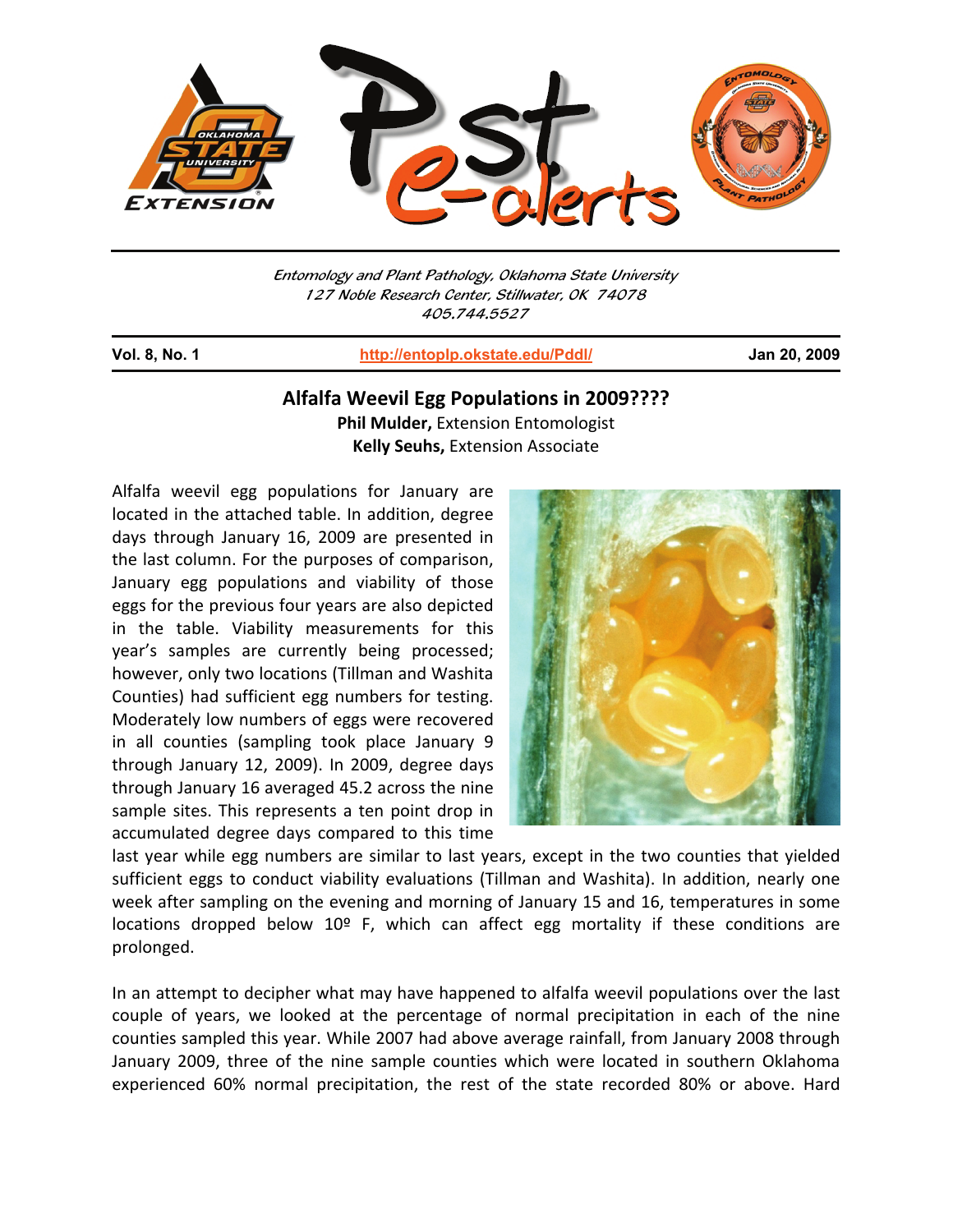freezes in late December 2008 and thirty four hours below freezing with lows near 10º F so far in 2009 may result in decreased numbers.

Remember, as far as alfalfa weevil populations are concerned, 150 degree-days represent the level that serves as an indicator for growers and consultants to begin scouting for larvae. So far this year, very few early (suicidal) emerging larvae were present in our samples. Any of these early emerging larvae were likely killed by cold weather events. Continued and persistent cold with ice and/or rainfall will further enhance mortality. In contrast, blankets of snow may provide insulation for both weevils and aphids. This last spell of weather, with freezing conditions did not provide protection to insects exposed to these conditions and heavy insect casualties are likely. Adult activity of alfalfa weevil generally peaks in January and February of each year; however, if cold conditions persist we may continue to see egg populations stay below normal. If present populations hold through the February sampling period, and oviposition does not increase between now and then due to warm weather events, we could experience an extremely light and/or later infestation of alfalfa weevil than we experienced last season. The nice part about that is populations were relatively light last year; however, aphids were a significant concern. Cold, wet weather conditions will help keep aphid populations in check.

During sampling, we often keep our eye out for any additional insect activity, such as army cutworms or aphids. Low numbers of spotted alfalfa aphids were observed in some fields; however, cold, wet weather will likely have a detrimental effect on these insects. We will keep you posted in a later release about the egg viabilities for the January 2006 samples and for those that we hope to take in February. Currently, the outlook for this coming season is optimistic for low and late populations.

*\_\_\_\_\_\_\_\_\_\_\_\_\_\_\_\_\_\_\_\_\_\_\_\_\_\_\_\_\_\_\_\_\_\_\_\_\_\_\_\_\_\_\_\_\_\_\_\_\_\_\_\_\_\_\_\_\_\_\_\_\_\_\_\_\_\_\_\_\_\_\_\_\_\_\_\_\_\_*

Dr. Richard Grantham

Director, Plant Disease and Insect Diagnostic Laboratory

Oklahoma State University, in compliance with Title IV and VII of the Civil Rights Act of 1964, Executive Order of 11246 as amended, Title IX of the Education Amendments of 1972, Americans with Disabilities Act of 1990, and other federal laws and regulations, does not discriminate on the basis of race, color, national origin, sex, age, religion, disability, or status as a veteran in any of its policies, practices or procedures. This includes but is not limited to admissions, employment, financial aid, and educational services.

Issued in furtherance of Cooperative Extension work, acts of May 8 and June 30, 1914, in cooperation with the U.S. Department of Agriculture, Robert E. Whitson, VP, Dean, and Director for Agricultural Programs, Oklahoma State University, Stillwater, Oklahoma. This publication is printed and issued by Oklahoma State University as authorized by the Dean of Agricultural Sciences and Natural Resources.